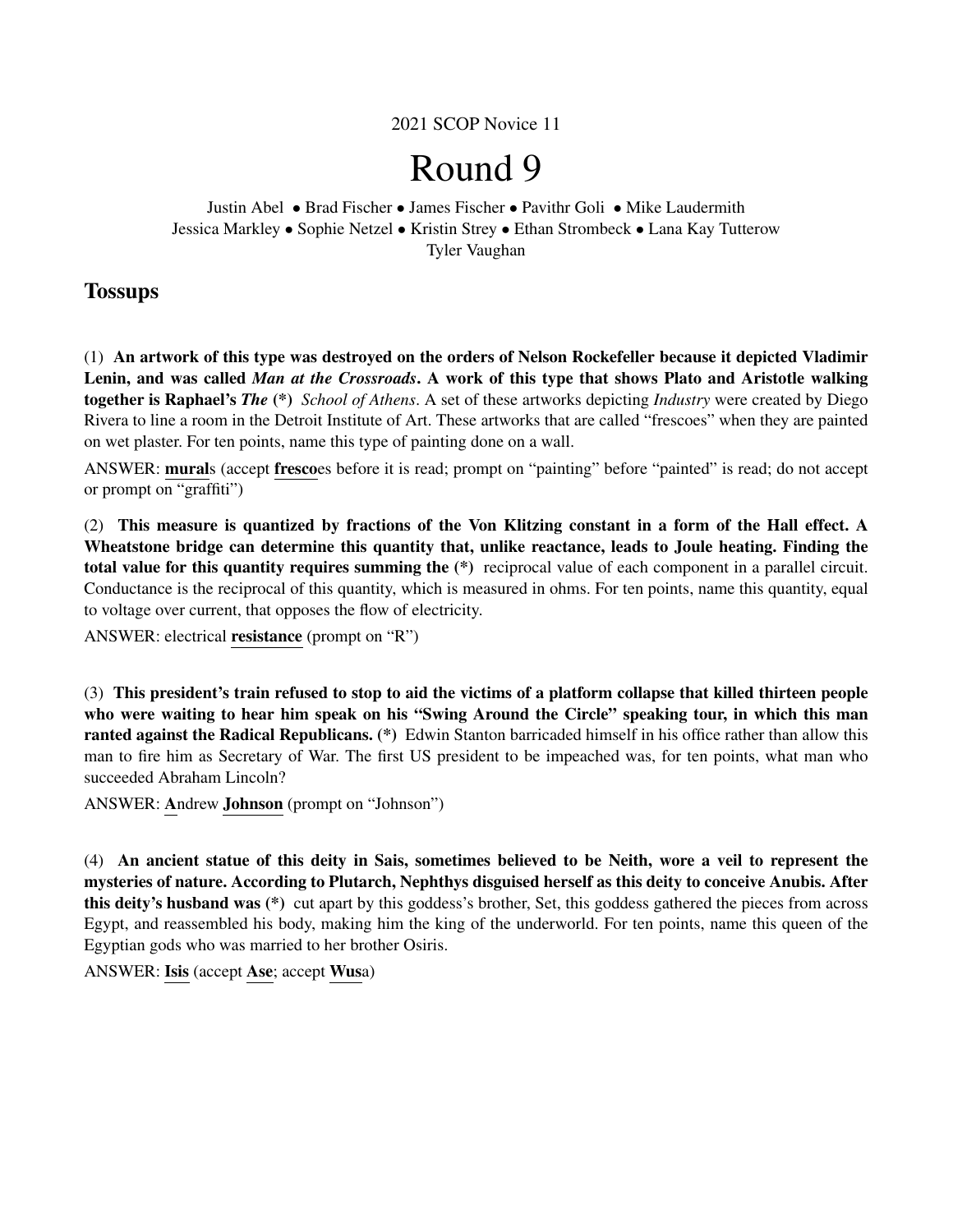(5) In this short story, an invitation from Georges Rampouneau [zhorzh rom-poh-noh] prompts a government worker to give his wife four hundred francs he had been saving for a hunting gun. After a disaster at a ball in this short story, Madame (\*) Forestier [foh-ress-tee-ay] is shocked to discover that Mathilde Loisel [mah-teeld lwah-zell] has lost her youthful beauty by working for ten years to repay a debt. For ten points, name this short story by Guy de Maupassant [ghee duh moh-pah-sawn] in which Mathilde replaces the title piece of jewelry, only to learn that the original was a cheap fake.

ANSWER: The Necklace (accept The Diamond Necklace; accept La parure)

(6) In the steampunk space shooter game *Jamestown: Legend of the Lost Colony*, the seventeenth century colony of Jamestown is actually this location. In *Destiny*, the Cabal and Vex fought in Meridian Bay on this planet. The economic real-time strategy game (\*) *Offworld Trading Company* is set on this planet, where Olivia Pierce opens a portal to Hell in the 2016 reboot of *DOOM*. The *Red Faction* series is set on, for ten points, what red planet that, in many video games, is the first one colonized by humans?

ANSWER: Mars

(7) This country's Cumann na mBan [koo-mahn nah mahn] paramilitary force included sniper Constance Markievicz, who participated in an attack on Saint Stephen's Green. The Black and Tans formed to fight for this country's independence, which it gained in a treaty negotiated by Michael Collins. A General (\*) Post Office in this country was the central site of its Easter Rising in 1916. This country gained Home Rule in 1922, leaving its northern portion in the United Kingdom. For ten points, name this country governed from Dublin.

ANSWER: Ireland (accept Eire; accept Republic of Ireland or Poblacht na hÉireann; accept Irish Free State; do not accept or prompt on "Northern Ireland")

(8) *Description acceptable*. Food production and this process were the goals of Egypt's IBTS Greenhouse project. Graphene oxide membranes are the newest technology for this process, which uses ion channel traps in its electro-dialysis form. A solar (\*) still achieves this process slowly, and Key West is supplied by a plant that does this by reverse osmosis. Brine is a waste product of, for ten points, what process that creates potable drinking water from seawater?

ANSWER: desalination (accept desalinization or desalting; accept any description of removing salt from water)

(9) A character in this novel carries a snuff-box filled with parmesan cheese while on a trip funded by Squire Trelawney. This novel's protagonist follows Doctor Livesey to Ben Gunn's cave, where he finds Smollett, the captain of the (\*) *Hispaniola*, who had been run off by his ship's cook, the peg-legged Long John Silver. For ten points, name this Robert Louis Stevenson adventure novel in which young Jim Hawkins survives a mutiny and finds hidden pirate gold.

ANSWER: Treasure Island or the Mutiny of the Hispaniola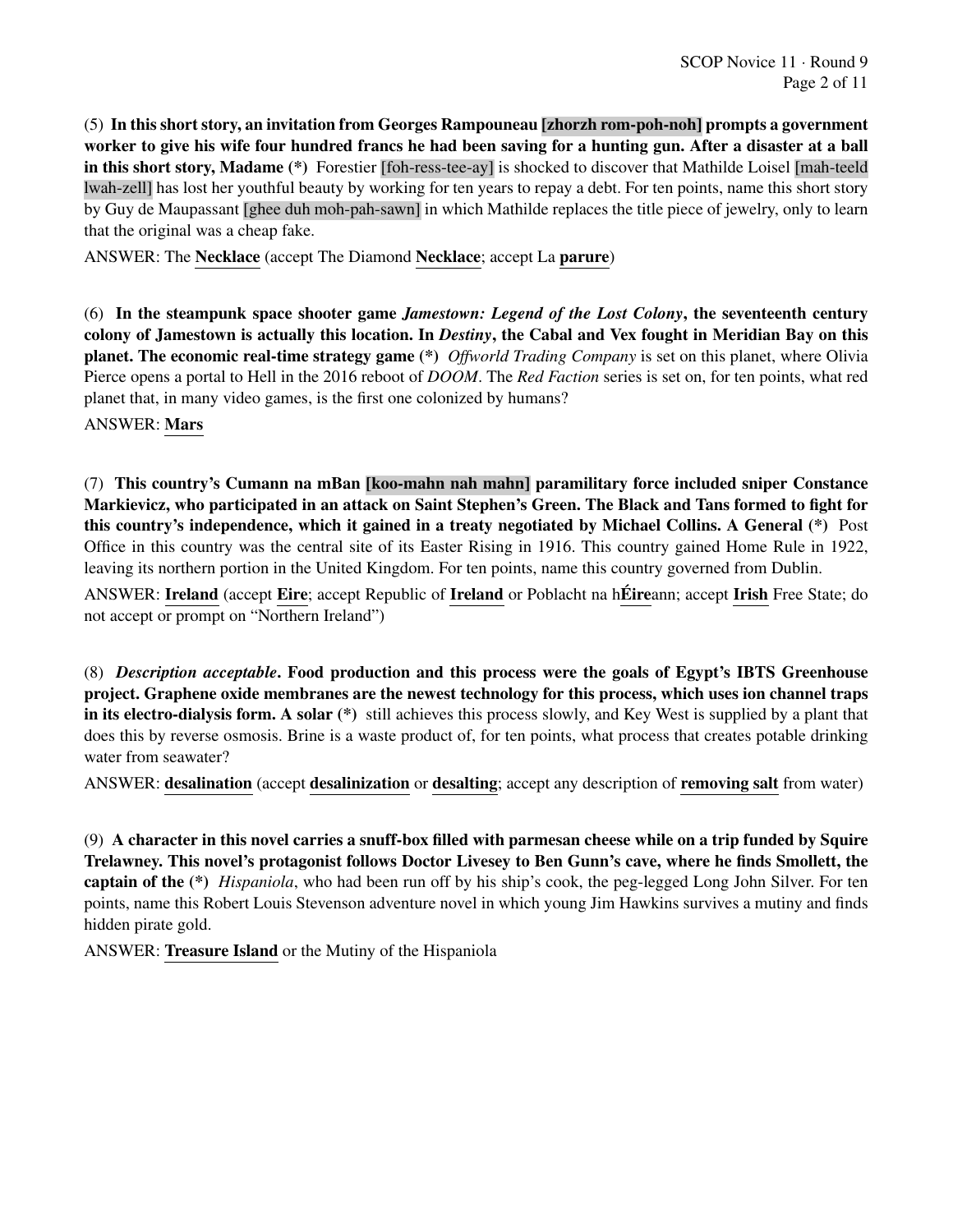(10) A planned highway across this region called BR-230 is largely unpaved between Altamira and Benjamin Constant. Most of the state of Mato Grosso is south of this region; Mato Grosso also includes some of the (\*) Pantanal wetlands. Contrary to popular belief, the red-eyed tree frog is *not* native to this region, but piranhas and anacondas are. Dust from the Sahara Desert blows across the Atlantic Ocean to fertilize, for ten points, what massive tropical ecosystem around the longest river in South America?

#### ANSWER: Amazon rainforest

(11) This author wrote about a slave revolt on the *San Dominick* in "Benito Cereno," and about Turkey and Nippers, whose coworker starves to death, in another story from *The Piazza Tales*. In a novel by this author of (\*) "Bartleby, the Scrivener," the stuttering title character is executed by Captain Vere for killing John Claggart. In another novel, this author wrote about Ishmael's journey on the *Pequod* with the obsessive Captain Ahab. For ten points, name this author of *Billy Budd* and *Moby Dick*.

#### ANSWER: Herman Melville

(12) A repeated motif in this musical begins with a tritone that represents Bernardo's sister. A song in this musical alternates between three-four and six-eight time to describe a place where "industry booms" but there are "twelve in a room." In this musical, (\*) "America" is sung by the Sharks, members of a Puerto Rican gang that opposes the white Jets. For ten points, name this Leonard Bernstein musical in which Tony and Maria's doomed love retells the story of *Romeo and Juliet* in 1950s New York.

#### ANSWER: West Side Story

(13) According to "The Tale of the Heike," an archer from this country once shot down a fan from the top of a ship's mast. In the 1180s, two clans fought the Genpei War in this country. Seven hundred years later, another civil war in this country, the (\*) Boshin War, ended with the restoration of imperial power under Emperor Meiji [may-jee]. For ten points, name this East Asian country that, during its rule by shoguns like Tokugawa Ieyasu [toh-koo-gah-wah ee-yay-ah-soo], was home to warrior aristocrats called samurai.

ANSWER: Japan (accept Nihon-koku or Nippon-koku)

(14) This book's frontispiece includes a Latin quote from the book of Job over a print of a giant holding a sword and staff, whose body is made up of hundreds of (\*) people. The final section of this book describes a "Kingdom of Darkness," and its first part describes the state of nature as a "war of all against all." A ruler with absolute power should engage in a "social contract" with the citizens according to, for ten points, what book by Thomas Hobbes named for a biblical sea monster?

ANSWER: Leviathan: Or, The Matter, Forme, and Power of a Common Wealth Ecclesiasticall and Civil

(15) Sediments in these regions form top-set and bottom-set layers, and the Gilbert type of them marks locations of ancient lakes. An alluvial fan with a bird's-foot pattern is characteristic of many of these regions, though strong tidal forces prevent the (\*) St Lawrence from creating one. One of these regions occurs where the Nile meets the Mediterranean. For ten points, identify this triangular plain at a river's mouth, shaped like the fourth letter of the Greek alphabet.

ANSWER: river **delta**s (prompt on "mouth" or "river mouth" before it is read)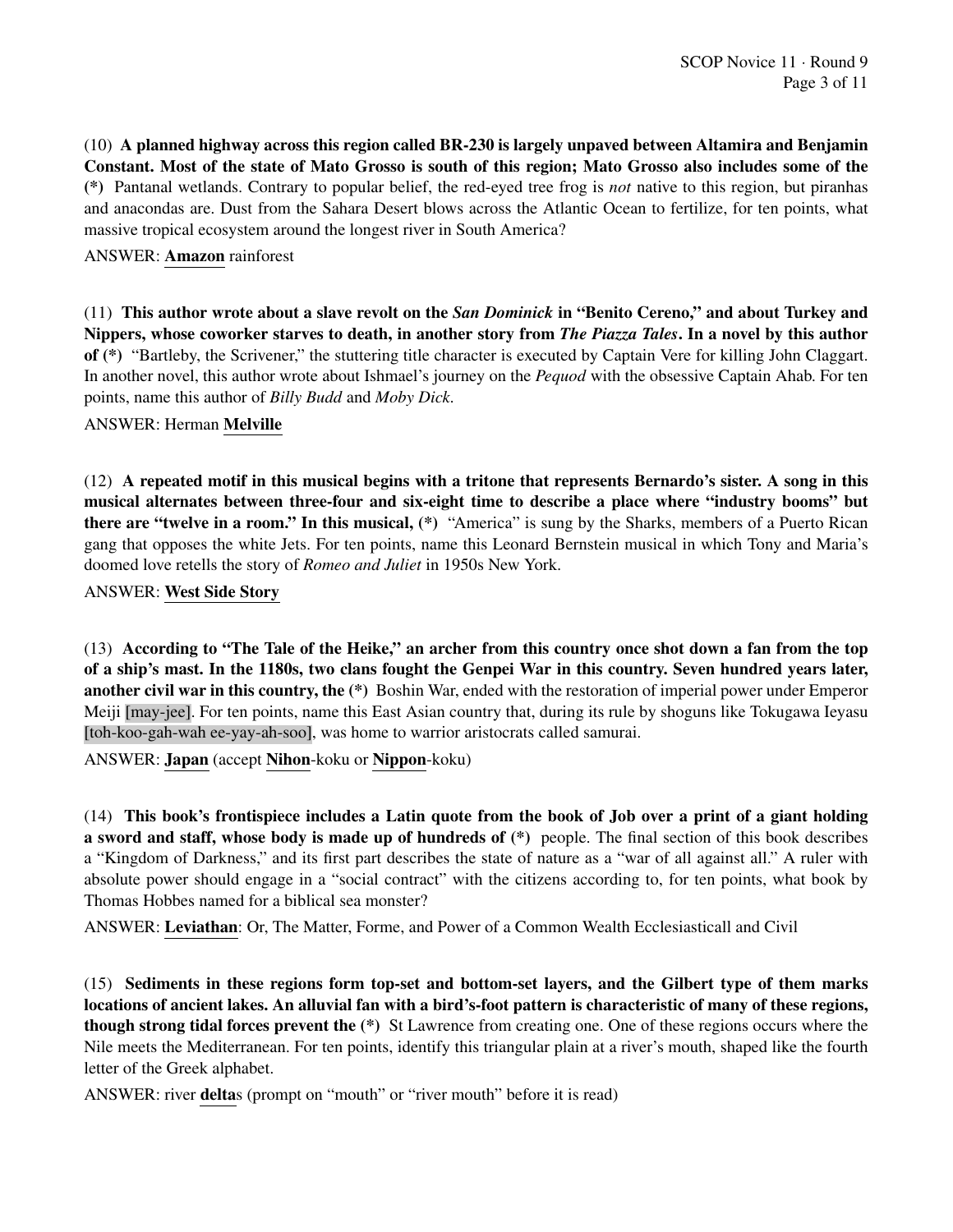(16) The linear type of this branch of mathematics is studied with vector spaces. The complex roots of polynomials are the subject of the fundamental theorem of this subject, whose name comes from a ninthcentury book by (\*) Persian mathematician al'Khwarizmi [al-kwa-RIZ-mee] about "balancing." This subject is commonly first taught by applying arithmetic to both numbers and variables. For ten points, name this branch of mathematics that solves equations like "three *x* plus four equals zero."

#### ANSWER: algebra

(17) This Millennialist religious denomination follows a Governing Body known as God's "faithful and discreet slave." This denomination celebrates Memorialization, but does not recognize Christmas, Easter, or (\*) birthdays. This denomination's Weekend Meetings use the "Study Edition" of the *Watchtower* magazine, and it forbids believers from engaging in military service or receiving blood transfusions. For ten points, name this Christian denomination known for preaching door-to-door.

ANSWER: Jehovah's witnesses (prompt on "Bible Students" or "Bible Student movement")

(18) Discovering the molecular basis for circadian rhythms in this organism earned Jeffrey Hall the 2017 Nobel Prize. The salivary glands of this organism contain large polytene chromosomes. *Antenna-pedia* mutants of this animal grow legs from their heads, and *dumpy* mutants have misshapen (\*) wings. Thomas Hunt Morgan first observed sex-linked traits in white-eyed members of this species. For ten points, name this insect model organism of genetics whose common name reflects its love for sweet vegetation.

ANSWER: fruit fly (accept Drosophila melanogaster; accept vinegar fly; prompt on "fly")

(19) In this novel, a "Voice" gives a set of scientific notebooks to Thomas Marvel, who is shocked to see bread and cheese floating in the air. While trying to start a "Reign of Terror" throughout England in this novel, (\*) Griffin describes drugging a cat to reduce its ability to reflect or refract light, and reveals he has done the same to himself. For ten points, name this novel by H.G. Wells in which the title scientist creates a potion that makes him impossible to see.

ANSWER: The Invisible Man

(20) The group that chartered this ship was forced to take on passengers they called "Strangers," who had tried to sail on the *Speedwell*. The journal of William Bradford describes life aboard this ship, whose passengers signed a namesake (\*) Compact of laws for the colony they would establish. This ship was supposed to land in Virginia, but storms on the North Atlantic blew it northward. For ten points, name this ship in which the Pilgrims landed near Plymouth Rock.

#### ANSWER: Mayflower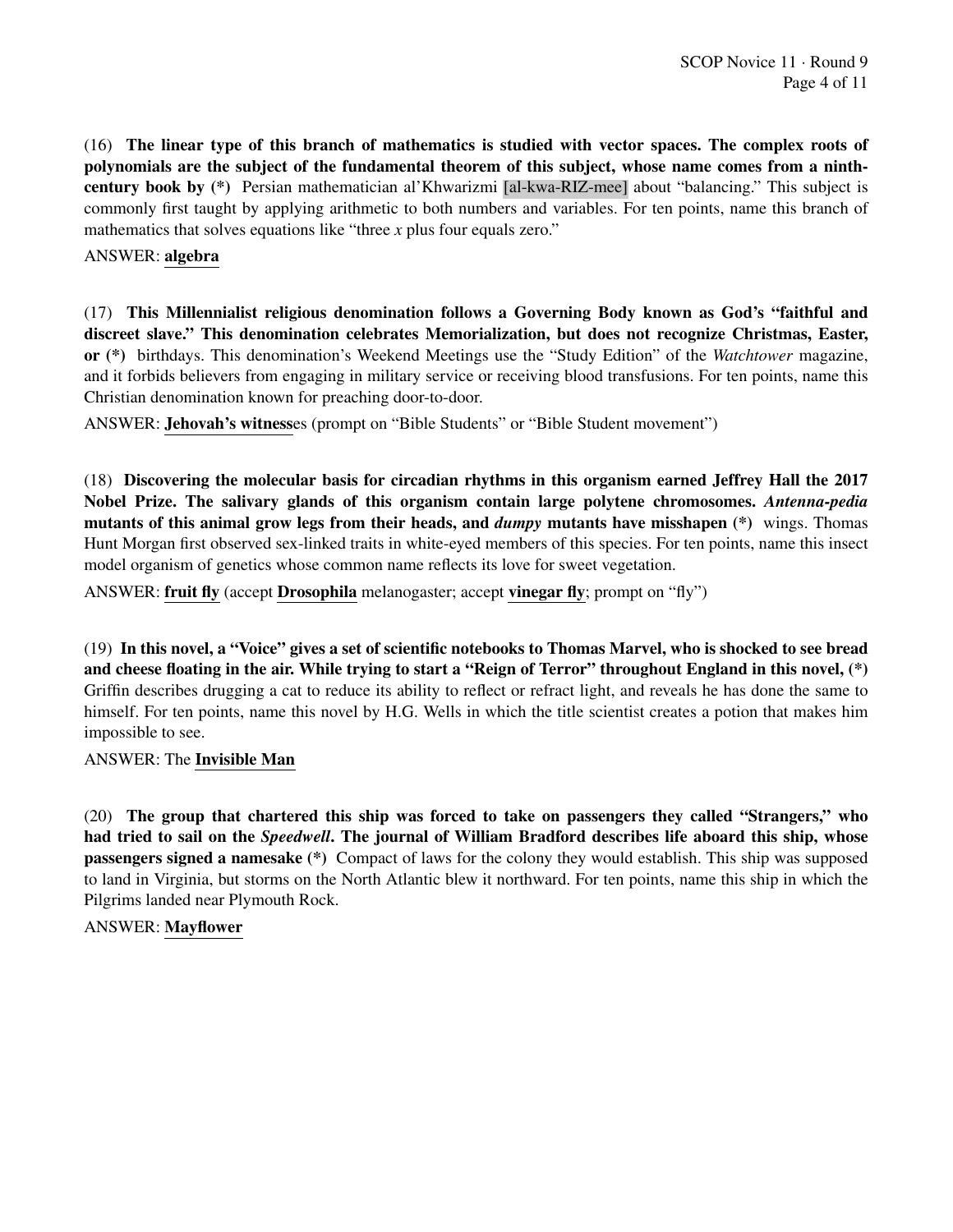## Bonuses

(1) A collection of fables named for this storyteller includes the French versions of "Puss in Boots" and "Sleeping Beauty." For ten points each,

Name this fictional storyteller, who is often depicted as a kindly grandmother or as a wise, maternal bird.

## ANSWER: Mother Goose (accept The Tales of Mother Goose; accept Les Contes de ma Mère l'Oye)

This French fabulist collected and updated European folktales like "Sleeping Beauty" in *The Tales of Mother Goose*.

## ANSWER: Charles Perrault

In this story from *The Tales of Mother Goose*, the title girl learns not to talk to strangers after she and her grandmother are eaten by a wolf.

## ANSWER: Little Red Riding Hood (accept Le Petit chaperon rouge)

(2) This holiday typically lasts five days and celebrates the triumph of good over evil. For ten points each,

Name this Hindu festival of lights that marks the day Rama defeated Ravana and returned to Ayodhya [eye-yohdhya] with his wife, Sita.

## ANSWER: Diwali (accept Divali or Deepvali)

During Diwali, a puja is performed for this goddess of wealth. This consort of Vishnu is often depicted with four arms and sitting on a lotus.

## ANSWER: Lakshmi (accept Laksmi; accept Shri; accept Malakshmi)

The last day of Diwali celebrates people with this family relationship. During the celebration, women feed men who have this familial relationship to them, with whom they likely grew up.

## ANSWER: siblings (accept brothers and/or sisters)

(3) The CEO of this company, Elizabeth Holmes, was indicted for wire fraud in a trial that began in August 2021. For ten points each,

Name this health tech company that falsely claimed it could perform elaborate medical tests on mere drops of blood.

#### ANSWER: Theranos

Prior to Holmes' indictment for wire fraud, Theranos itself settled lawsuits for fraud brought by this US regulatory body. This organization, created after the 1929 stock market crash, enforces laws against financial crimes like insider trading and market manipulation.

## ANSWER: Securities and Exchange Commission (accept SEC)

Prior to the collapse of Theranos, Holmes was often cited as one of the few women to succeed in this California region, whose name is commonly used for the American tech industry. Apple, Google, and numerous other companies founded here have habitually discriminated against women and minorities.

## ANSWER: Silicon Valley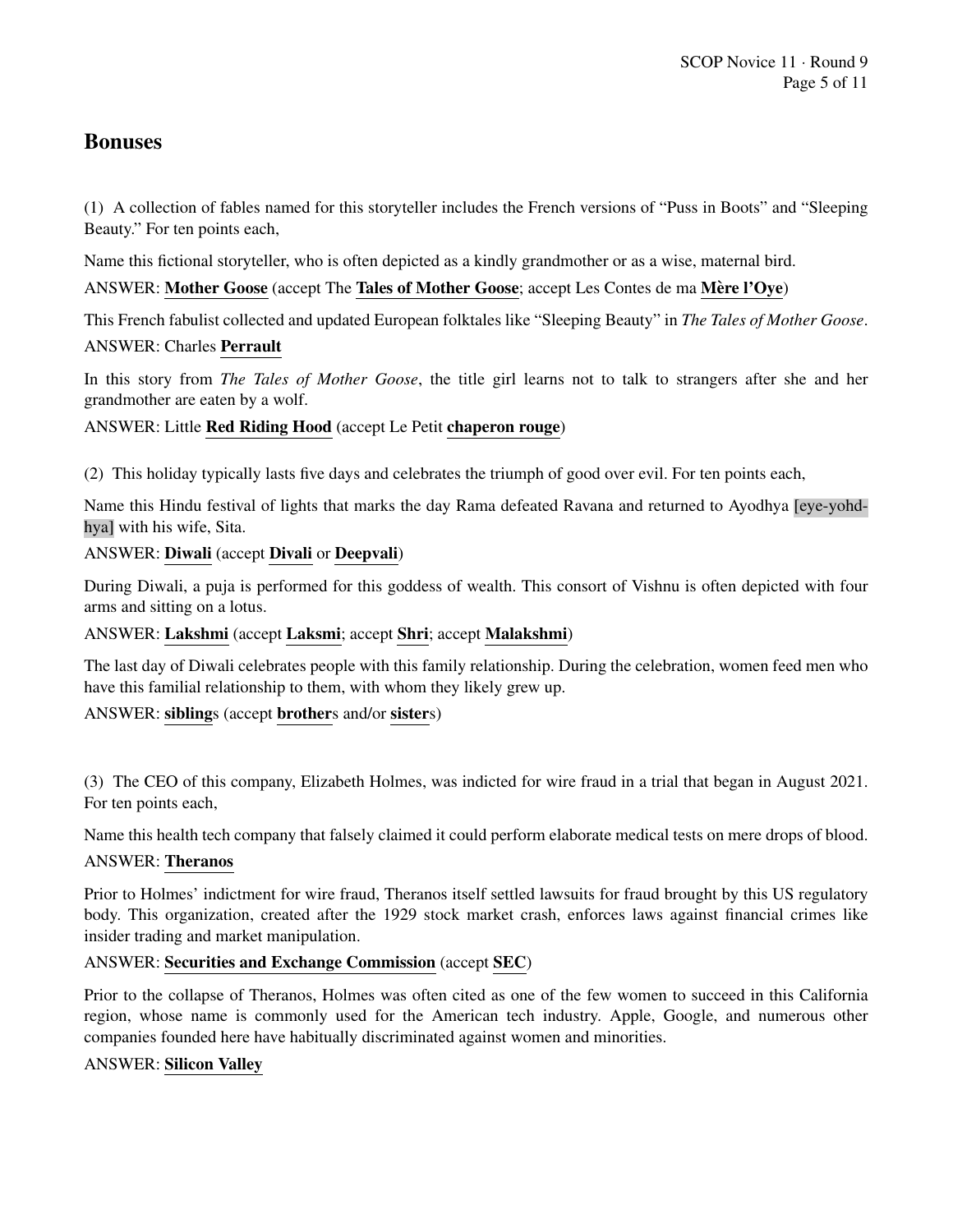(4) This city's namesake empire took control of much of what is now Spain in the 200s BCE. For ten points each,

Name this Phoenecian city, the capital of an empire built by Hamilcar Barca and his son Hannibal.

#### ANSWER: Carthage (accept Carthaginian Empire)

Carthage laid claim to the Iberian peninsula to strengthen their position in a Punic War against this republic based in Italy, which later ruled the territory they called "Hispania" under emperors like Trajan and Hadrian.

ANSWER: Rome (accept Roman Republic; accept Roman Empire; do not accept or prompt on "Holy Roman Empire")

Rome completed its conquest of Hispania under this first emperor, who defeated Mark Antony and established the Pax Romana.

ANSWER: Caesar Augustus (accept Augustus Caesar; accept Gaius Octavius; accept Octavian; do not accept or prompt on "Caesar" alone)

(5) The Carboniferous period may have resulted from an inability of decomposers to deal with a new molecule, lignin, being incorporated into this structure. For ten points each,

Name this rigid structure that allows plant cells, but not animal cells, to withstand turgor pressure. It is found outside the cell membrane.

#### ANSWER: cell wall

Unlike the walls of fungi, which are composed of chitin [KYE-tin], plant walls are made of this glucose polysaccharide.

#### ANSWER: cellulose

Primary plant walls also contain varying amounts of this galactose polymer that is plentiful in apples and citrus fruits. This molecule is the gelling agent in jams and jellies.

#### ANSWER: fruit pectin

(6) René Descartes [day-cart] names a type of product created by listing ordered pairs that combine elements from these objects. For ten points each,

Give this mathematical term for an unordered collection of numbers. The elements of these groups are usually written inside curvy braces.

#### ANSWER: sets

The set with no elements is described by one of two adjectives; give either. One of these two adjectives is also used to indicate a missing value in a database.

#### ANSWER: null set (accept empty set)

If two sets have no elements in common, then their intersection will be the empty set. In that case, this type of diagram for the sets will display two non-overlapping circles. More commonly, one of these diagrams has two circles with an overlapping section in the middle.

#### ANSWER: Venn diagram (accept Euler diagram)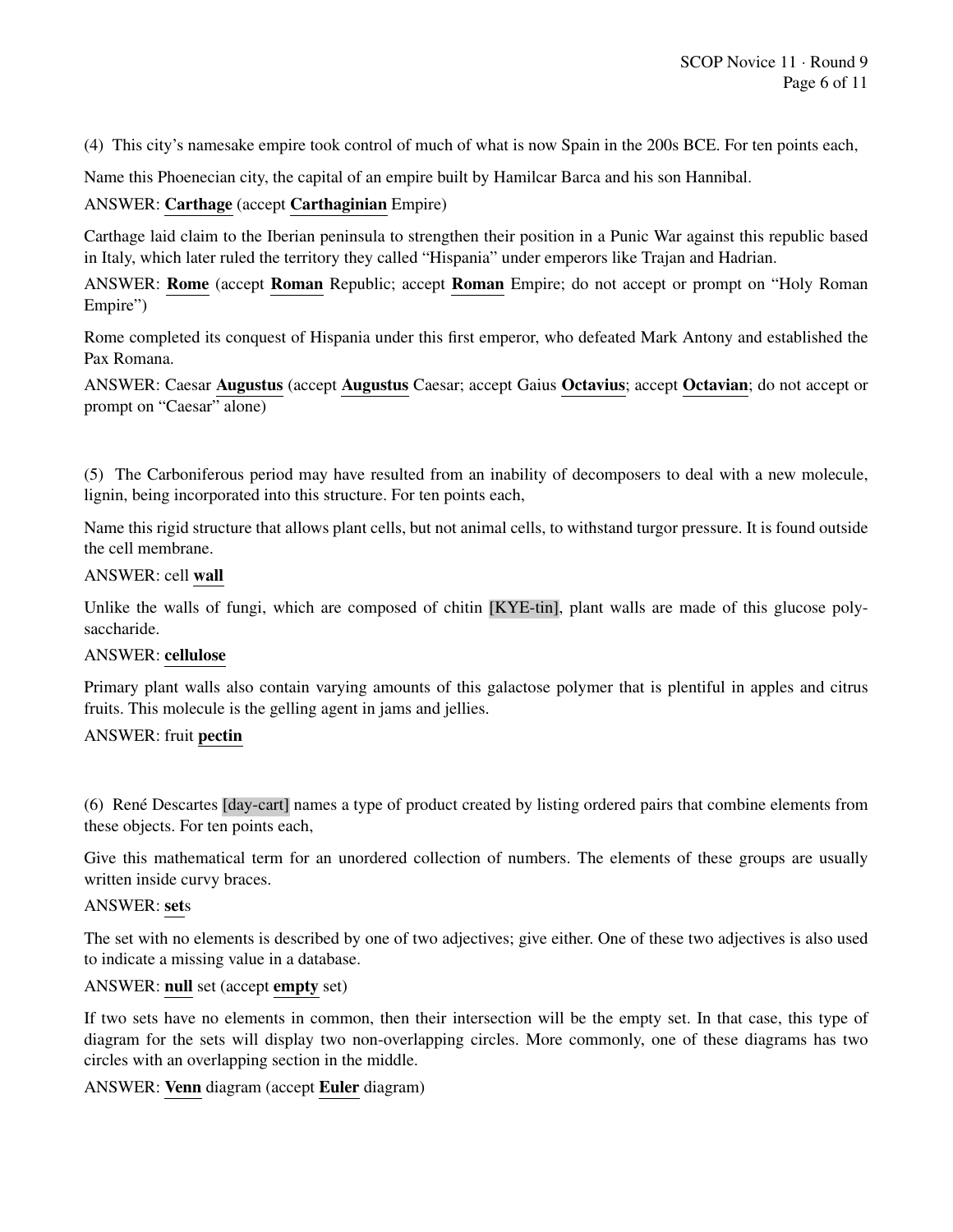(7) In operas by this composer, Gilda sacrifices herself to save her lover from the title jester and an unfortunate courtesan falls in love with a young artist because he represents the freedom she longs for. For ten points each,

Name this Italian composer of the operas *Rigoletto* and *La Traviata*.

ANSWER: Giuseppe Verdi (accept Giuseppe Fortunino Francesco Verdi)

In Verdi's opera *Aïda* [ah-ee-dah], the title Ethiopian princess falls in love with Radames, a soldier from this north African country. Scenes from *Aïda* are set in the cities of Thebes and Cairo.

## ANSWER: Egypt (accept Misr or Masr)

This opera by Verdi, based on a Shakespeare play of the same title, is named for a tragic "Moor of Venice," but was originally titled for its villain, Iago.

ANSWER: Otello (accept The Tragedy of Othello, the Moor of Venice)

(8) William Travis wrote "VICTORY OR DEATH" in a plea to "the People of Texas & All Americans in the World" during the siege of this fort. For ten points each,

Name this San Antonio fort that was besieged by Santa Anna's forces in early 1836.

#### ANSWER: Alamo Mission

Another defender of the Alamo was this man, whose proficiency with a long-bladed knife led its type to be named for him.

ANSWER: James Bowie [BOO-wee] (accept Bowie knife)

This frontiersman and hater of Andrew Jackson died alongside James Bowie and William Travis while defending the Alamo.

ANSWER: Davy Crockett (accept David Crockett)

(9) This list's one-hundred-tenth and final object, a dwarf satellite galaxy, was added in 1967, nearly two hundred years after its first publication. For ten points each,

Name this catalog of astronomical objects compiled by a French astronomer in the eighteenth century. In this catalog, M45 is the Pleiades cluster, and M31 is the Andromeda galaxy.

#### ANSWER: Messier catalog

Messier referred to most of his objects by this term. However, we now know that only a handful are really these interstellar dust clouds. Two of these objects are M16 and M1, nicknamed the "Eagle" and the "Crab."

## ANSWER: nebula (accept nebulas or nebulae)

M42 is the nebula named for this constellation, which contains the stars Alnitak, Alnilam, and Mintaka in its belt. ANSWER: Orion (prompt on "the hunter")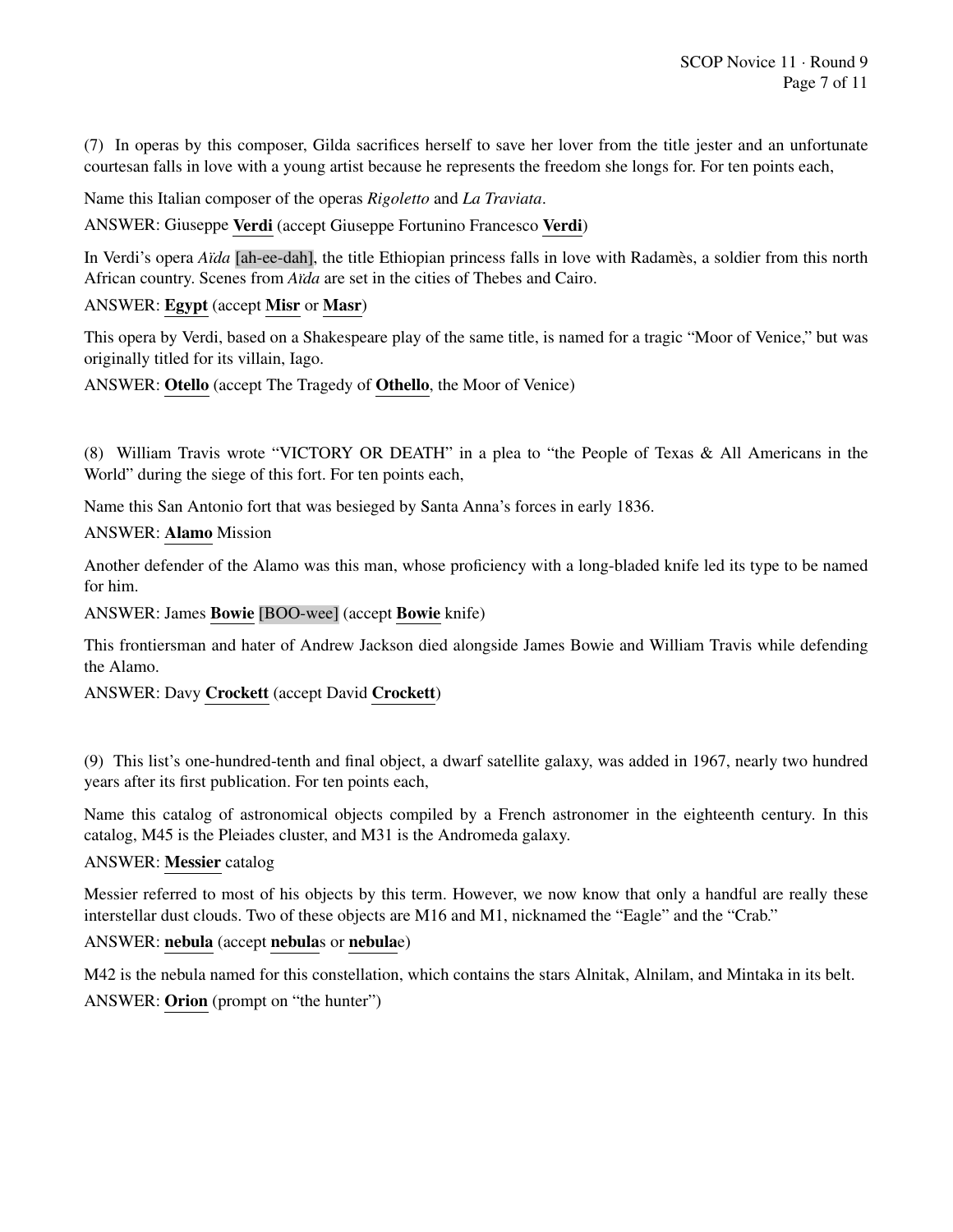(10) In a play about this man's death, his daughter accompanies him to Colonus. For ten points each,

Name this mythical Greek figure who kills his father, Laius; marries his mother, Jocasta; and becomes the king of Thebes in a series of plays by Sophocles.

#### ANSWER: Oedipus (accept Oedipus Rex or Oedipus Tyrannus; accept Oedipus at Colonus)

Oedipus [ED-ih-pus] becomes the king of Thebes by solving a riddle posed by this mythical creature, which has the body of a lion and the head of a human.

#### ANSWER: Sphinx

This woman, Oedipus's daughter, guides him to Colonus and is sentenced to death for burying her brother, Polynices [pah-lee-ny-seez], in another play by Sophocles.

## ANSWER: Antigone

(11) In 2017, an armed, all-female unit was established in Zimbabwe to help combat this crime. For ten points each,

Name this illegal act of hunting or capturing wild animals. A common form of this crime is killing elephants for their ivory.

ANSWER: poaching (accept word forms like poachers)

Black rhinos have nearly gone extinct due to poaching in this African region. This grassland is the namesake of a national park in Tanzania, and reaches the Maasai Mara National Park in Kenya.

#### ANSWER: Serengeti (accept Serengeti National Park)

During migration season, thousands of wildebeests and this striped equine cross the Serengeti in search of new grass.

#### ANSWER: zebras

(12) The two D-lines are indicative of sodium when light from the Sun is analyzed by this method. For ten points each,

Name this technique in which the light given off by a heated element is separated into a characteristic pattern of emission lines.

ANSWER: atomic emission spectroscopy (accept spectrometry; accept spectrography)

Sodium's two D-lines are found in this color of the visible spectrum, which is also the color of potassium chromate solution and lead [led] iodide solid.

#### ANSWER: yellow

Two violet, one blue, and one red line are found in the Balmer spectral series of this element, the simplest and most abundant element in the universe.

#### ANSWER: hydrogen (accept H)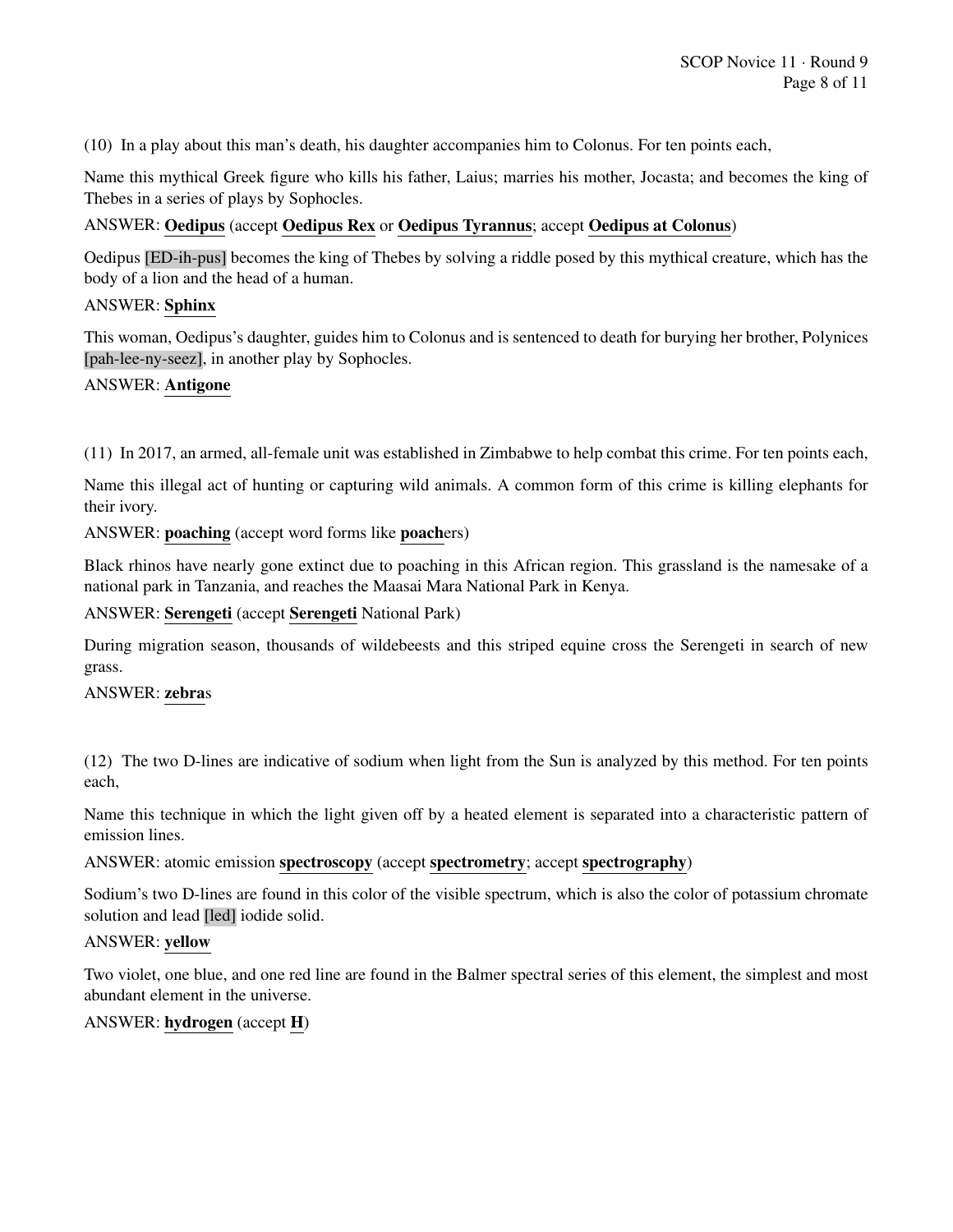(13) This poem claims it will "justify the ways of God to man." For ten points each,

Name this epic poem by John Milton that follows the creation, temptation, and downfall of Adam and Eve.

#### ANSWER: Paradise Lost

*Paradise Lost* fulfills its title when Adam and Eve take "their solitary way" and leave the paradise of this biblical garden.

#### ANSWER: Garden of Eden (accept Garden of God or gan-Yahweh)

Despite the angels' efforts, Eve is tempted by this character, who was called Lucifer before the Angelic War. This figure thinks it is "better to reign in Hell than serve in Heaven."

#### ANSWER: Satan (accept the devil)

(14) Answer these questions about the many times Zeus transformed himself to seduce women, for ten points each.

Zeus seduced this woman while in the form of a swan. This woman had four children with Zeus, including Helen of Troy.

#### ANSWER: Leda

Zeus took the form of gold coins falling from the sky to seduce the princess Danaë. Afterwards, Danaë gave birth to this hero, who freed Andromeda and killed Medusa.

#### ANSWER: Perseus

Zeus seduced Europa by turning into one of these animals. Io, another woman seduced by Zeus, was turned into one of these animals by Hera.

ANSWER: cattle (accept equivalents like cows or bulls)

(15) Democrat Pat Schroeder described this man's presidency as "Teflon-coated" because "nothing sticks to him." For ten points each,

Name this president who somehow survived scandals like the Iran-Contra Affair during his two terms in office in the 1980s.

#### ANSWER: Ronald Reagan (accept Ronald Wilson Reagan)

Before becoming president of the United States, Ronald Reagan was the governor of this state.

#### ANSWER: California

While governor of California, Ronald Reagan legalized the "no-fault" form of this process. Ronald Reagan was the first US president to have gone through this process.

## ANSWER: no-fault divorce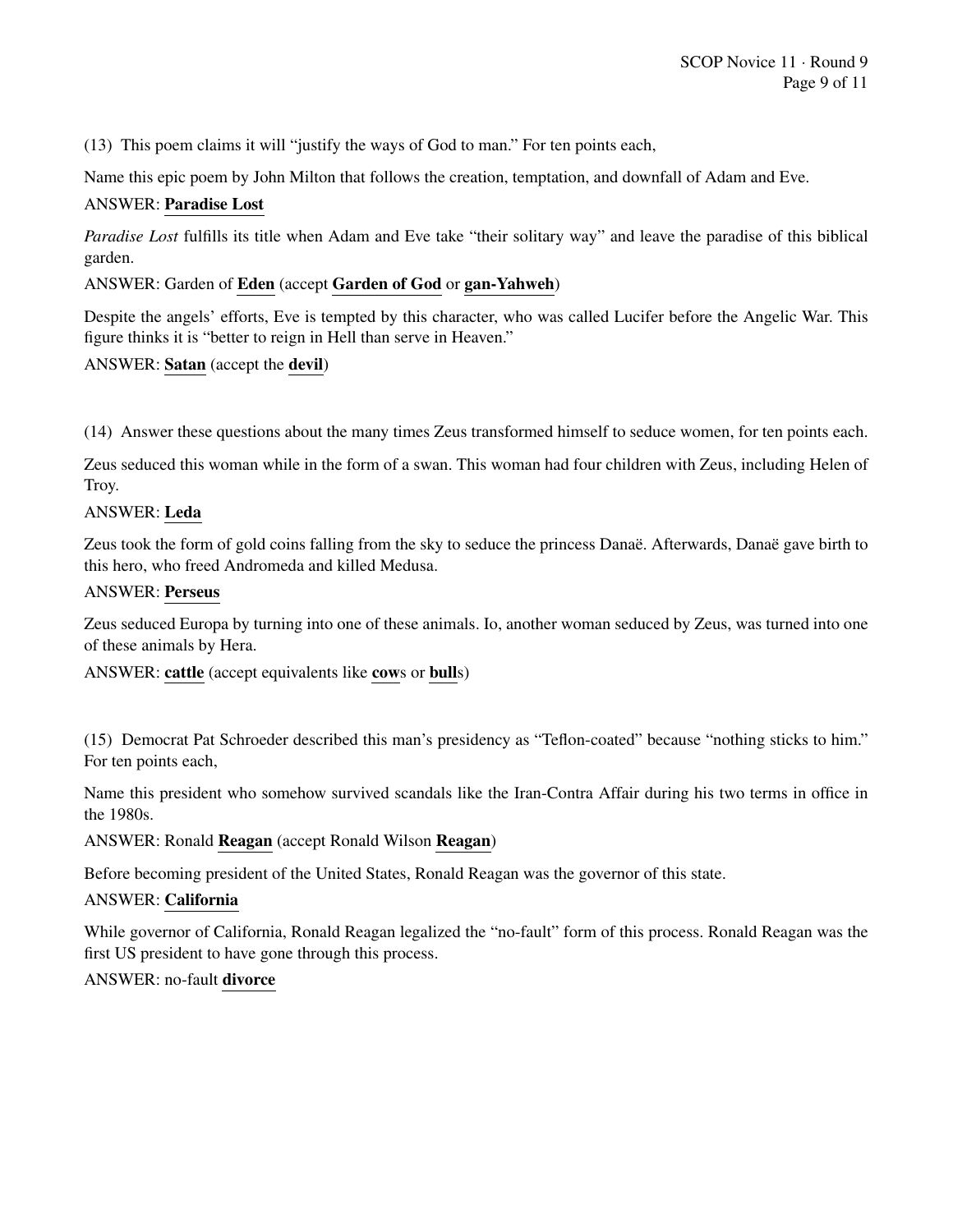(16) This country's prime ministers have included Jawaharlal Nehru and his daughter, who ruled with an iron fist during the Emergency, and who ordered Operation Blue Star. For ten points each,

Name this modern country led for much of the sixties through eighties by Prime Minister Indira Gandhi from its capital, New Delhi.

ANSWER: India (accept Republic of India; accept Bharat Ganarajya)

When she declared a state of emergency, Indira Gandhi and her son Sanjay spearheaded a population control strategy in which poor men and women were forced to undergo this medical procedure.

ANSWER: sexual sterilization (accept word forms like sterilize; accept male and/or female sterilization; accept vasectomy or tubectomy)

Gandhi's time in office came to an abrupt end when she was assassinated by her bodyguards, who were followers of this religion. They were angry over Gandhi's attack on this religion's Golden Temple in Operation Blue Star.

ANSWER: Sikhi (accept word forms like Sikhism or Sikhs)

(17) According to Noether's theorem, quantities like mass and electric charge have this property in a closed system because the physical laws that describe them are symmetric. For ten points each,

Give this term that means that a measurable quantity of a system does not change over time. The first law of thermodynamics states that energy has this property.

ANSWER: conservation (accept word forms like conserved)

Conservation of this quantity, which is equal to moment of inertia times angular speed, explains why a rotating figure skater starts spinning faster when she pulls her arms toward her body.

ANSWER: angular momentum (do not accept or prompt on "momentum" alone; do not accept "linear momentum")

When two objects experience this type of collision, the system's linear momentum will be conserved, but its kinetic energy will not.

ANSWER: inelastic collision

(18) Answer the following about an author from the American South, Kate Chopin [shoh-PAN], for ten points each.

Kate Chopin lived in, and set many of her works in, this Southern state. Her character Edna Pontellier [pon-tell-eeay] lives in this state's city of New Orleans.

## ANSWER: Louisiana

Edna Pontellier is the protagonist of this Kate Chopin novel. In this proto-feminist novel, Edna struggles to escape her stifling home life, and ultimately drowns herself in the Gulf of Mexico.

#### ANSWER: The Awakening

In this Kate Chopin short story, Louise Mallard is overcome by the prospect of freedom when she is told that her husband has died. When he turns out to still be alive, she dies of shock.

#### ANSWER: The Story of an Hour